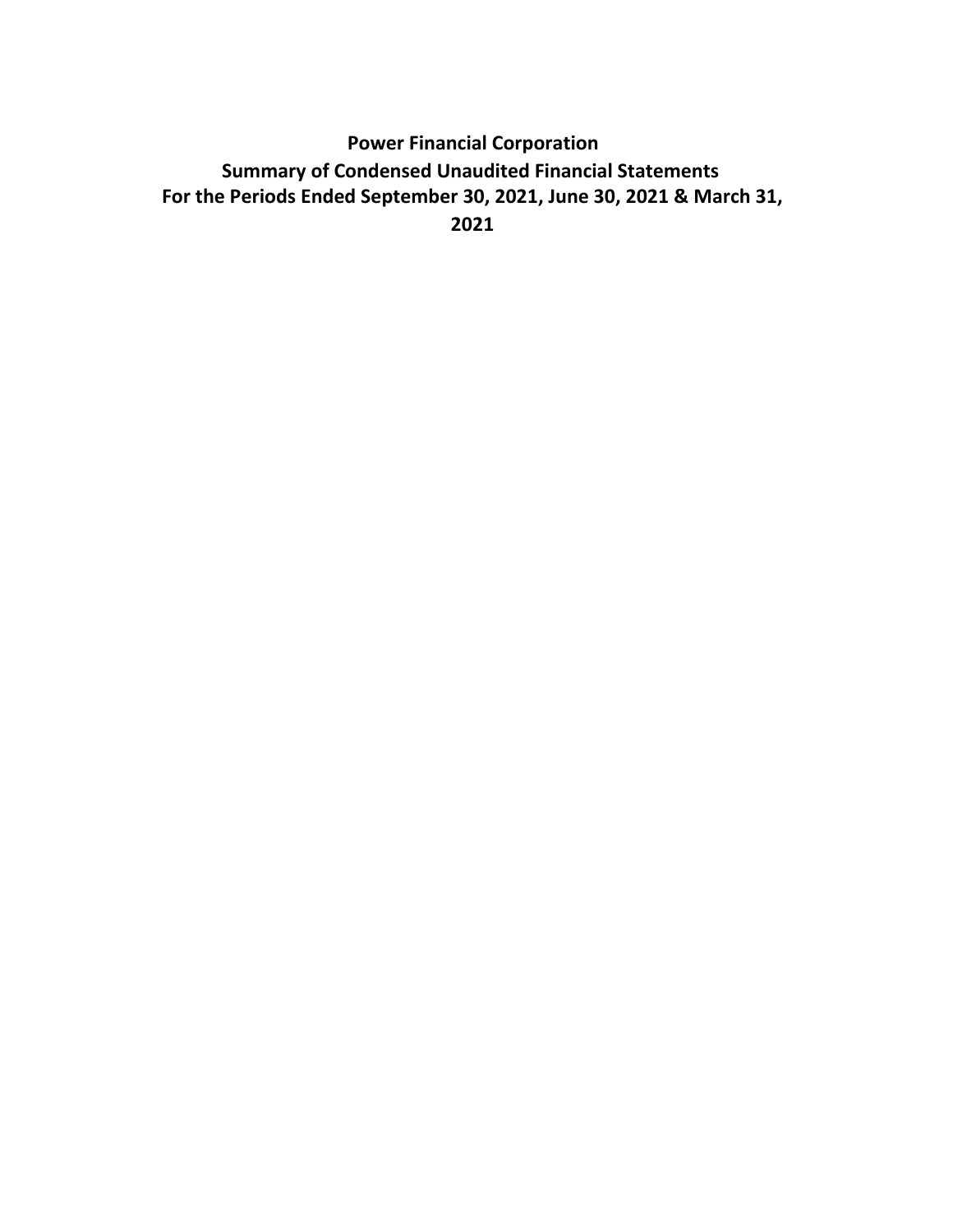### **Power Financial Corporation Condensed Consolidated Balance Sheet (unaudited) (in US \$ millions)**

|                                     | September 30<br>2021 | June 30 | March 31 |
|-------------------------------------|----------------------|---------|----------|
| For the periods ended               |                      | 2021    | 2021     |
| <b>Assets</b>                       | 502,175              | 505,678 | 487,563  |
|                                     |                      |         |          |
| Liabilities                         | 471,265              | 475,838 | 459,824  |
| Equity                              | 30,910               | 29,840  | 27,739   |
| <b>Total liabilities and equity</b> | 502,175              | 505,678 | 487,563  |
| <b>CAD Conversion Rate</b>          | 1.27                 | 1.24    | 1.26     |

 $\epsilon$ 

*Gregory D. Tretiak, EVP & CFO, Power Financial Corporation*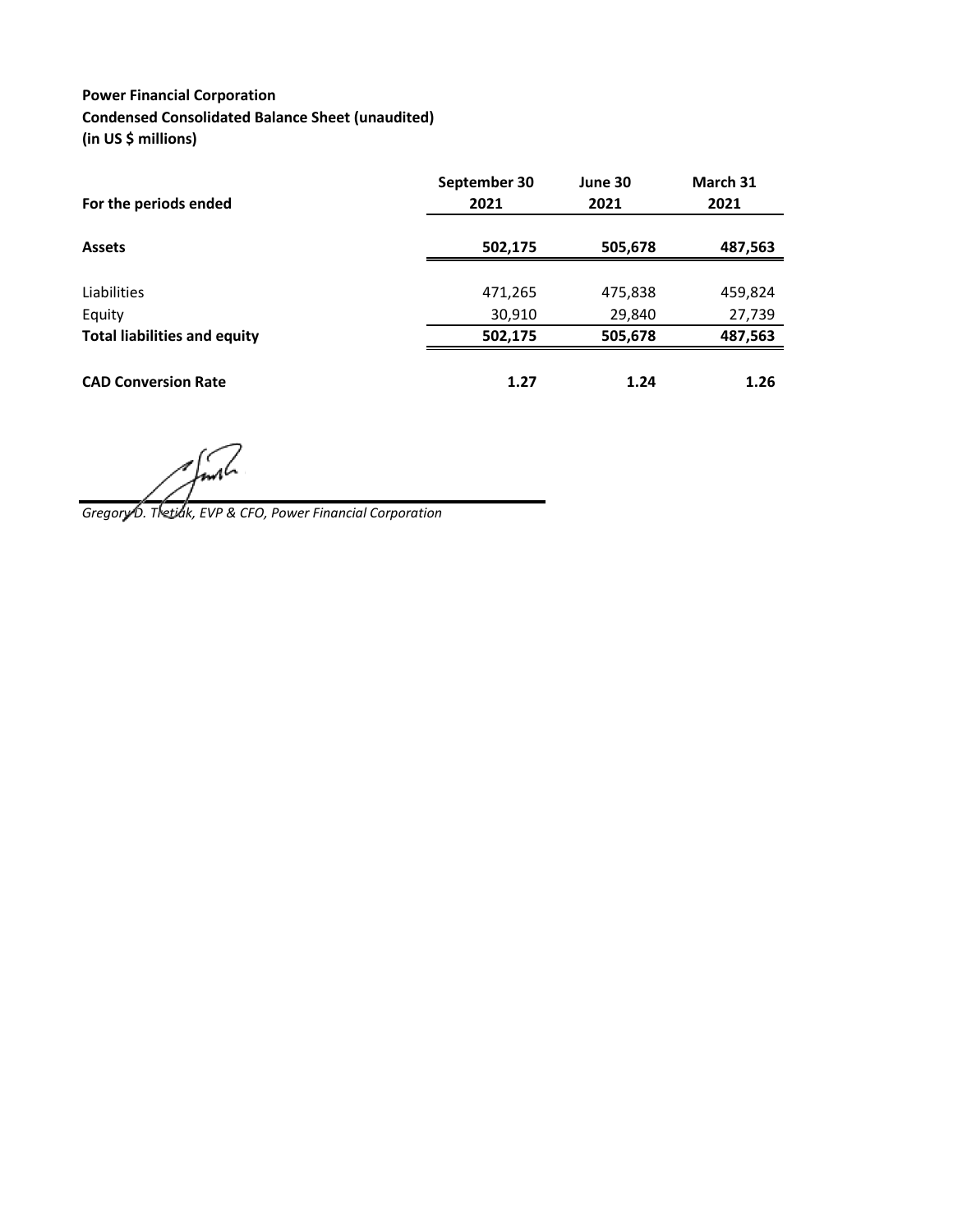### **Power Financial Corporation**

**Condensed Consolidated Statements of Earnings and Comprehensive Income (unaudited) (in US \$ millions)**

|                                                          | September 30 | June 30 | March 31 |
|----------------------------------------------------------|--------------|---------|----------|
| For the year-to-date periods ended                       | 2021         | 2021    | 2021     |
| Revenues                                                 | 39,246       | 24,552  | 10,272   |
| Expenses                                                 | 36,614       | 23,017  | 9,771    |
| Earnings (loss) before investments in jointly controlled |              |         |          |
| corporations and associates, and income taxes            | 2,632        | 1,535   | 501      |
| Share of earnings (losses) of investments in jointly     |              |         |          |
| controlled corporations and associates                   | 264          | 258     | 102      |
| Earnings (loss) before income taxes                      | 2,896        | 1,793   | 603      |
| Income taxes                                             | 377          | 223     | 94       |
| <b>Net earnings (loss)</b>                               | 2,519        | 1,570   | 509      |
| Other comprehensive income (loss)                        | 96           | 18      | (69)     |
| <b>Comprehensive income (loss)</b>                       | 2,615        | 1,588   | 440      |
| Net earnings (loss) attributable to                      |              |         |          |
| Non-controlling interests                                | 1,013        | 631     | 210      |
| Perpetual preferred shareholders                         | 82           | 54      | 27       |
| Common shareholders                                      | 1,424        | 885     | 272      |
|                                                          | 2,519        | 1,570   | 509      |
| Comprehensive income (loss) attributable to              |              |         |          |
| Non-controlling interests                                | 1,043        | 609     | 214      |
| Perpetual preferred shareholders                         | 82           | 54      | 27       |
| Common shareholders                                      | 1,490        | 925     | 199      |
|                                                          | 2,615        | 1,588   | 440      |
| <b>CAD Conversion Rate</b>                               | 1.25         | 1.25    | 1.27     |

*Gregory D. Tretiak, EVP & CFO, Power Financial Corporation*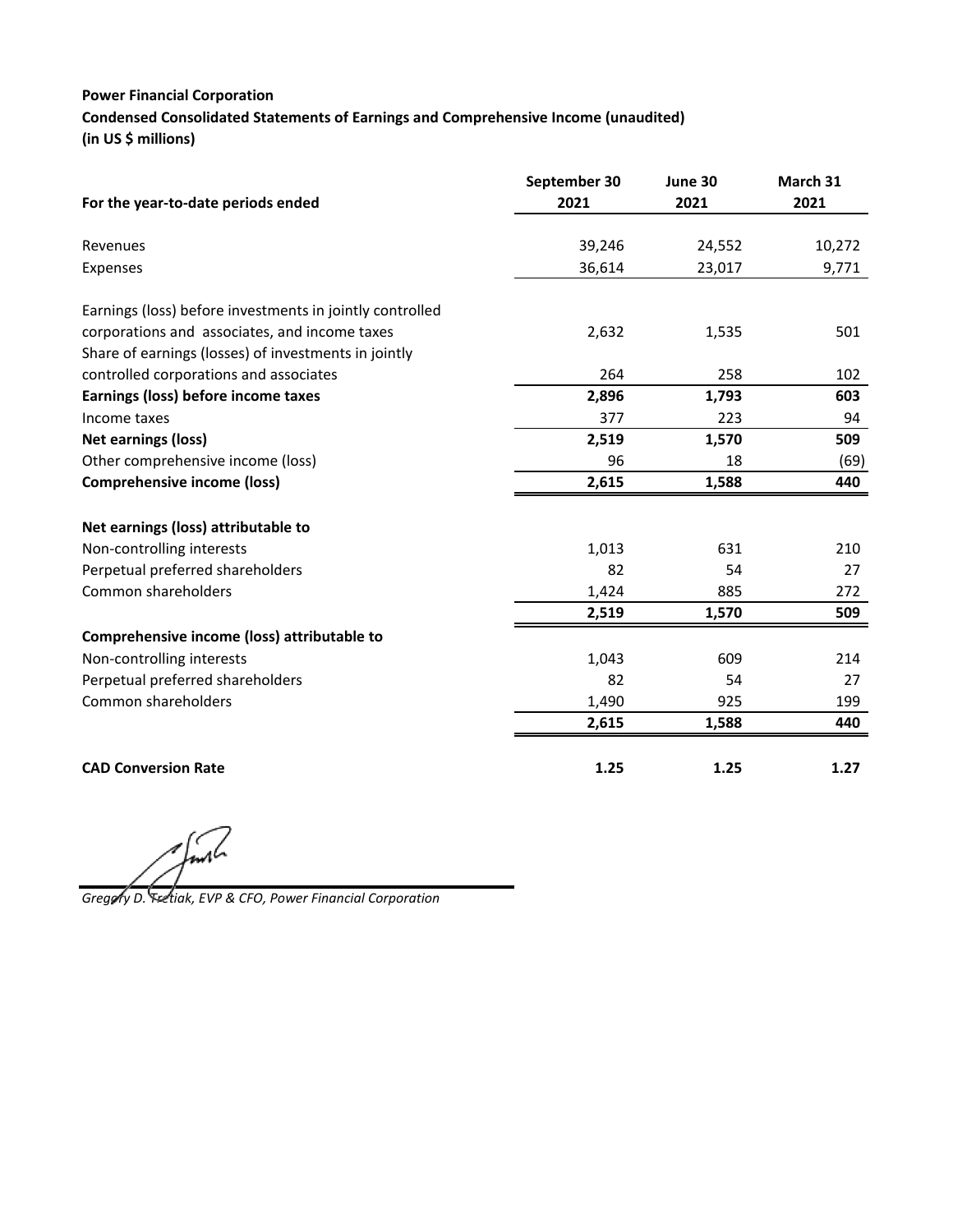# **Power Financial Corporation Condensed Consolidated Equity (unaudited) (in US \$ millions)**

| For the periods ended | September 30<br>2021 | June 30<br>2021 | March 31<br>2021 |
|-----------------------|----------------------|-----------------|------------------|
| Capital and reserves  | 28,391               | 28,270          | 27,230           |
| Net earnings          | 2,519                | 1,570           | 509              |
| <b>Total equity</b>   | 30,910               | 29,840          | 27,739           |
|                       |                      |                 |                  |

*Gregory D. Tretiak, EVP & CFO, Power Financial Corporation*